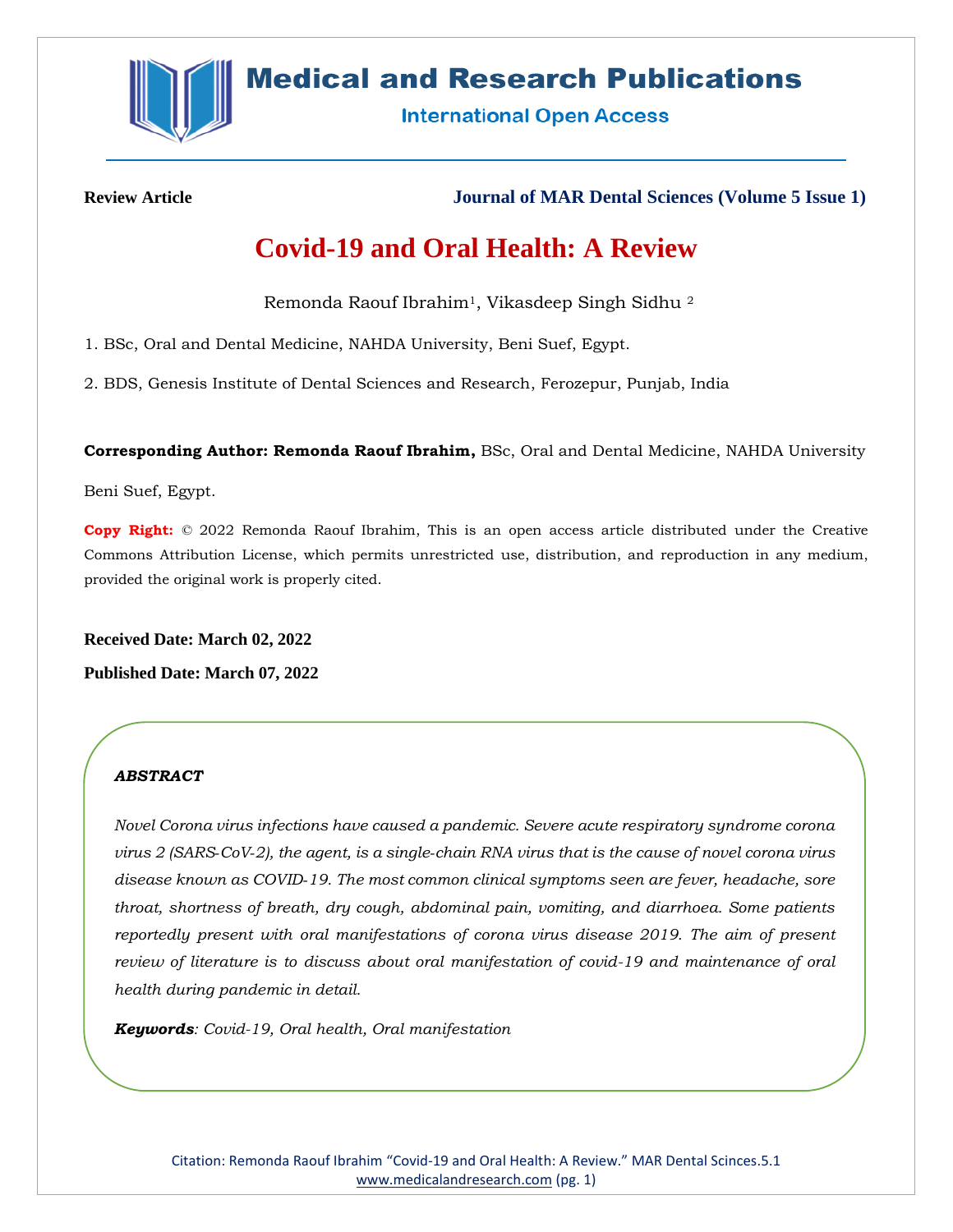## **Introduction**

A pandemic according to the WHO is "The worldwide spread of a new disease."1 COVID-19 is a highly contagious infectious disease caused by a recently discovered coronavirus.2 Considering the dreadful situation, the WHO announced that the COVID-19 outbreak had become an unforeseen circumstance of international concern on January 31, 2020, and then categorized it as a "pandemic" on March 11th 2020. COVID-19 patients were either asymptomatic or with mild symptoms of pharyngodynia, severe symptoms of loss of taste and smell, upper respiratory tract infection (RTI), dyspnoea, severe viral pneumonia and even death.3

COVID-19 has as its etiologic agent the severe acute respiratory syndrome corona virus 2 (SARS-CoV-2). The present corona virus is different from SARS-CoV, but it has the same host receptor: human angiotensin converting enzyme 2 (ACE2). These viruses are common in animals with the potential of transmission to humans.4 They are composed of an envelope, a lipid layer, and single-stranded large RNA. The name "corona" ("crown" in latin) is attributed to the spherical shape and surface projections. Four subfamilies have been identified: alpha-, beta-, gamma-, and delta-coronaviruses.5 Beta-corona viruses seem to originate from mammals, namely bats; it was found that the genome sequence of SARS-CoV-2, the virus responsible for COVID-19, is >90% identical to a bat corona virus RaTG13. In fact, bats represent a natural reservoir for a wide variety of corona viruses including SARS-CoV-like and MERS-CoV-like viruses. SARSCoV-2 is closely related to the SARS-CoV virus, and it belongs to the B lineage of the beta-corona viruses, which are known to cause severe disease and fatalities.6

At the start of the COVID‐19 pandemic, it was assumed that lack of oral involvement is a distinguishing feature of COVID‐19 exanthema as compared to other viral exanthemas. But recently, SARS‐CoV‐2 has been detected from saliva of the patients and it has been shown that reverse transcriptase-polymerase chain reaction (RT‐PCR) from saliva can be a more sensitive test in comparison with nasopharyngeal swab testing.7 Also, now many newer manifestations are reported in these infections, and oral lesions are also commonly seen With regard to oral mucosa, ACE2 receptors are commonly seen in dorsum of tongue and salivary glands.8 Immuno-inflammatory processes have been associated with hyperpigmentation of melanin from the oral mucosa.9 Symptoms such as mucositis, candidiasis, HSV-1 (Herpes simplex virus) infections, petechiae, xerostomia, geographic tongue, dysgeusia do occur. The oral manifestations can be appreciated through two ways. One may be direct sequelae of COVID-19 infection and the other may be secondary to suppression of human immune system or adverse effects of potential therapeutic drugs given for COVID-19 treatment.10

#### **Oral Manifestation of Covid-19**

The common symptoms that patients report to the dental office even at the pre-symptomatic stage are loss of taste (ageusia), loss of smell (anosmia), and hyposalivation. Few literature state that along with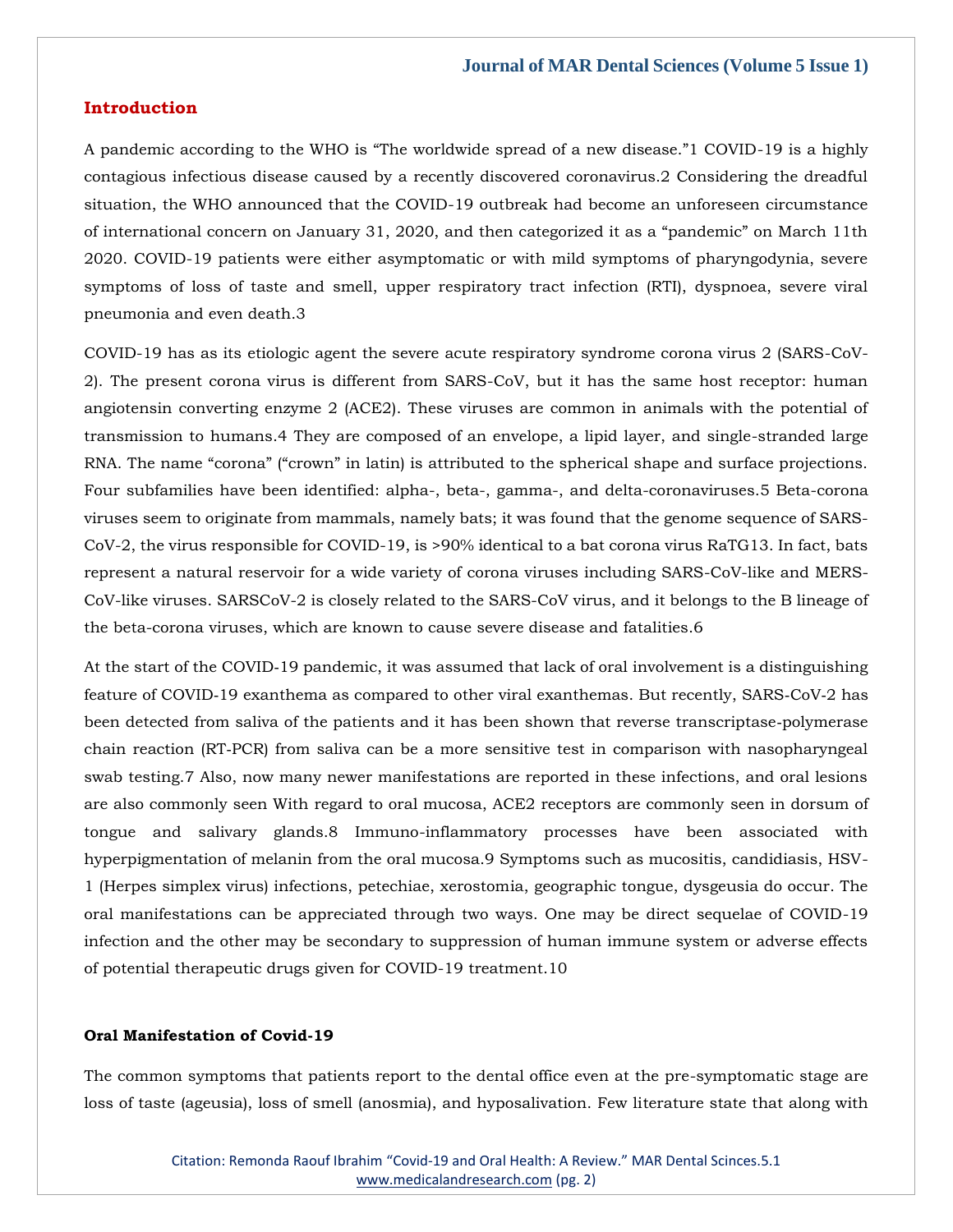unexplained ulcers in the oral cavity, desquamative gingivitis, herpetiform ulcers on attached gingiva, blisters/irregular ulcers on the tongue's dorsal surface, enlargement of submandibular glands, and cervical lymph node enlargement. These oral manifestations may be associated with an erythematous rash on the face or viral enanthema. Dysgeusia or ageusis and anosmia are found to be common in COVID-19 patients, and the range varies from 5.6%– 88.8% of patients. These symptoms are more common in young individuals and females, and these symptoms usually get resolved in 03 weeks.11

#### **Impact of Covid-19 on Oral Health**

The impact of COVID-19 on oral health can be viewed in a bidirectional manner. On one hand, COVID-19 can affect the oral tissues and instigate several oral diseases and on the other hand, the rising cases and evolving strains of the virus can impede the oral health care availing behavior of individual, due to the fear of contracting the disease. As per numerous research, the neurotropic and mucotropic properties of the SARS-CoV-2 virus can significantly affect the salivary gland functions, alter the taste sensations, integrity of the oral mucosa causing an imbalance in the oral environment dynamics. Individuals can thus be predisposed to a variety of oral problems like xerostomia, opportunistic fungal infections, ulcerations, and gingival infections. The cytokine storm that is caused by the impaired humoral mechanism and cellular mechanism can magnify the autoimmune disorders well within the oropharyngeal region, which can be of great concern.24 Apart from the virus impingement, the after effects of the treatment can also predispose the individuals to various infections. Uncontrolled diabetes mellitus or systemic illness and rampant use of corticosteroids during the treatment of COVID-19, extensive use of ventilation and oxygen therapies in the background appear to be silent triggers in the rising cases of mucormycosis. India appears to account for around 81% of the total cases of mucormycosis, wherein 88.9% of the cases are seen involving the nose and sinus area and 56.7% cases involve the rhino-orbital region.12,13

#### **Pharmacotherapy in Covid‐19 and Oral Health**

Medications used routinely and experimentally in the treatment of COVID‐19 patients cause side effects, however their benefits outweigh the disadvantages. As a consequence of intense pharmacotherapy, some of patients even after full recovery from COVID‐10 may suffer from dental/oral problem associated with soft tissues, saliva production, neurological-based oral sensations, etc. As specific pharmacological treatment for COVID‐19 is still undefined, the World Health Organization recently commenced SOLIDARITY trial to validate various medications for potential treatment of severe COVID‐19 complications. They comprise remdesivir, chloroquine/hydroxychloroquine, combined lopinavir and ritonavir, and interferon‐β.14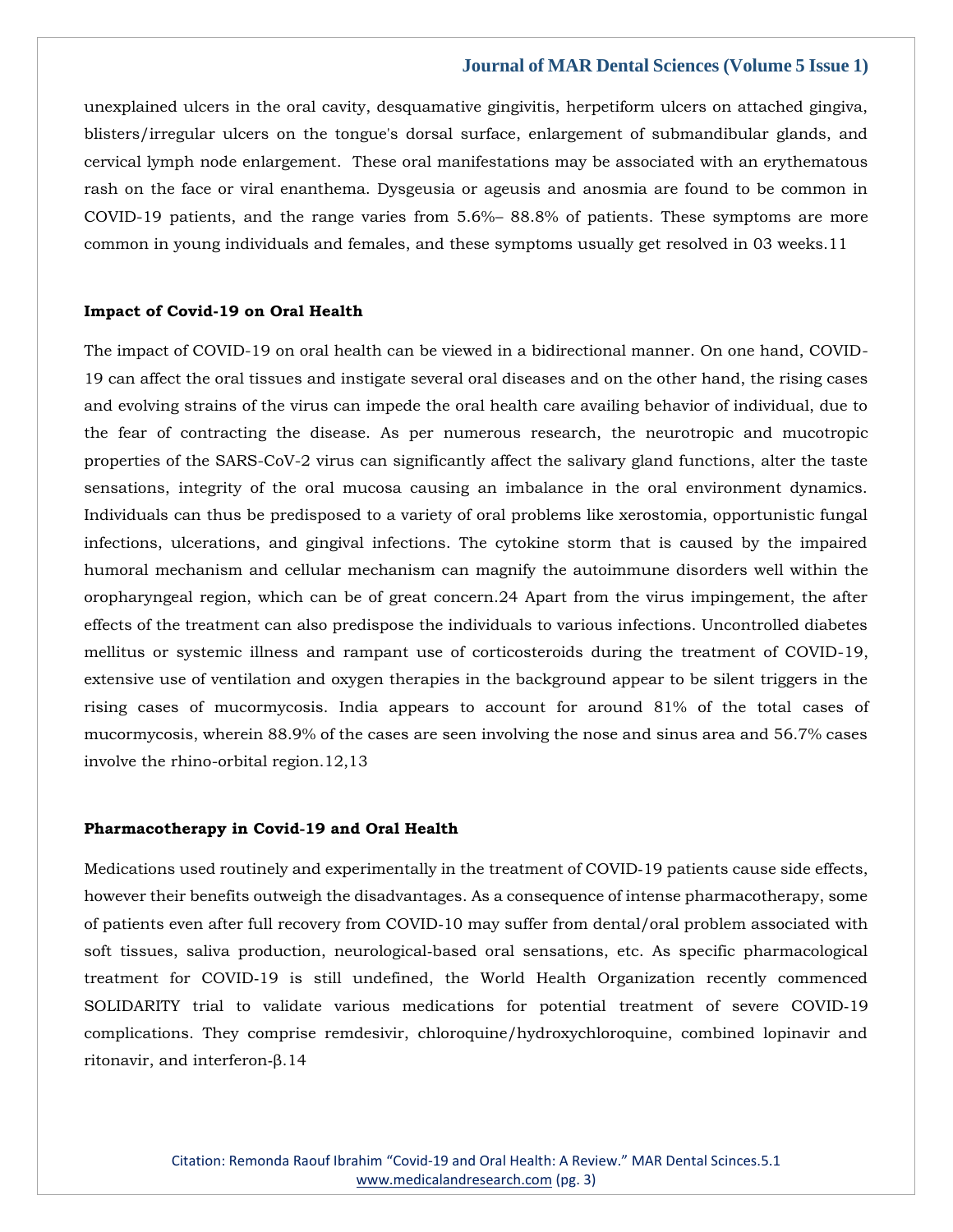These anti-viral drugs may be responsible for side effects  $\langle 2\% \rangle$  affecting oral cavity among the other parts of gastrointestinal track, such as stomatitis, mouth ulcers and dry mouth.15

#### **Oral Hygiene and Severity of Covid‐19**

The oral cavity is well represented as "the window to general health. Patients with poor oral hygiene and periodontal infections tend to suffer from recurrent gingival inflammation and bacteremia, which activate the host inflammatory response. This chronic inflammatory condition elicits the release of multiple proinflammatory cytokines such as CRP, TNF- $a$ , IL-1 $\beta$  and IL-6, in association with bacteremia. These responses tend to increase the susceptibility of the vascular endothelium for injury, thus leading to atherosclerosis. The recent studies have established that the periodontal infection and poor oral hygiene have a strong connection with the risk of acute myocardial infarction and coronary heart disease.16 Increased cytokine release is another important characteristic feature of severe COVID-19 cases, which exhibit an extreme elevation in inflammatory cytokines including IL‑1β, IL‑2, IL‑6, IL‑7, IL-8, IL-10, granulocyte macrophage-colony stimulating factor (CSF), granulocyte-CSF, monocyte chemotactic protein 1, macrophage inflammation protein-1α, IFN- $\gamma$  and TNF-α, 2, 3, 12, and 15 establishing a "cytokine storm."17 A spectacular increase in these cytokines levels over a short time period leads to a series of adverse reactions in the human body which initiate viral sepsis and inflammation‑mediated lung injury, leading to respiratory distress, organ failure, shock and potentially death.18 Furthermore, in severe COVID-19 cases, elevated levels of inflammatory cytokines may result in shock and multiple organ failure. The constant release of increased levels of cytokines such as CXCL10, CCL7 and IL‑1RA is related to lung dysfunction as well as poor prognosis, resulting in fatal outcome. Patients with poor oral hygiene status can elicit such immune responses which may result in the progression of thromboembolic complications. In other words, good oral hygiene and regular dental visits reduce the chances of incidence and progression of pulmonary diseases.19

#### **Routine Oral Care Treatment during the Era of COVID-19**

#### **Initial screening of the patients:**

Dental professionals, before initiating the treatment must be able to identify and sort patients with high risk of infection. The first interaction with the patient must be on the phone in the form of teleconsultation. On the basis of the telephonic triage, it should be decided if the condition is an emergency or not. If the condition isn't an emergency then the desired medicinal prescription must be given to avoid any unnecessary visit to the dental clinic.20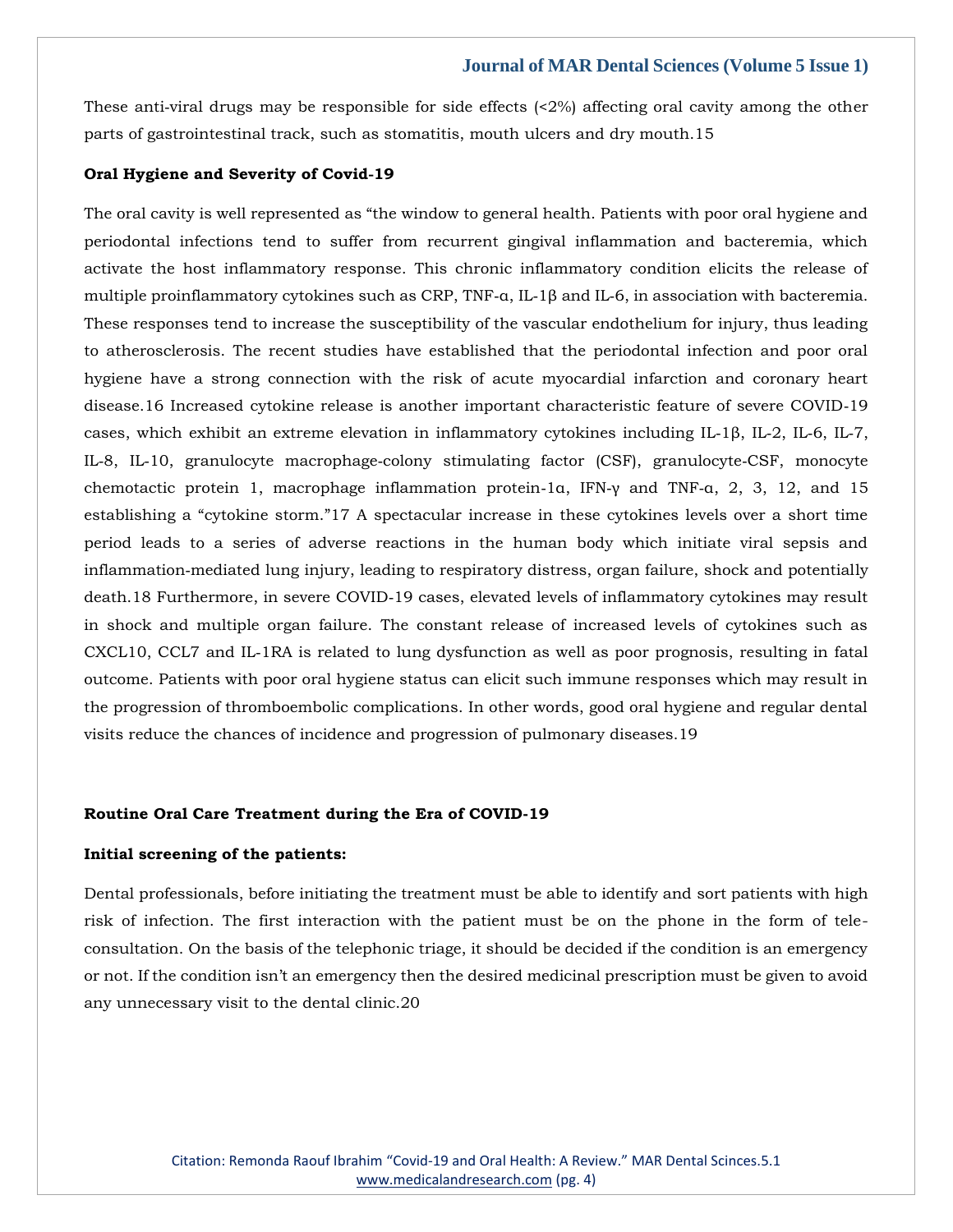#### **Scheduling of appointments:**

Dental appointments should be planned in such a way that there is no crowding at the clinic. Estimated treatment time should exceed by 30 minutes deliberately to organize and disinfect the operatory for next patient.

All the patients visiting the clinic should be strictly advised to wear face masks and shoe covers upon their entry to the clinic. Upon the arrival of the patients in the dental setup, an initial temperature check should be done 22

#### **Hand hygiene:**

WHO states that washing hands properly with soap and water can effectively eradicate the virus from skin of hands and prevent transmission of infection. They also state that if the hands aren't visibly soiled then cleaning the hands with 60-70% alcohol based hand rub can be equally effective.23

## **Personal protective equipment:**

Due to the close proximity of face of the patient and the dentist while performing dental treatment procedures, there is high chance of transmission of infection. Dental professional are hence advised to wear full PPE kit while performing the procedure. Face Mask: While performing aerosol generating procedure, N 95 (National Institute for Occupational Safety and Health-certified) respirator should be worn.24

# **Pre-Procedural Rinse:**

Use of oxidizing agents such as 1% hydrogen peroxide or 0.2% povidone for pre-procedural mouth rinse to reduce the viral load in oral cavity.

Reduction of aerosols in dental operatory: Aerosols aren't just a threat in spread of coronavirus infection but can also cause spread of various other infectious disease including influenza, tuberculosis; etc. Air filters can be installed, along with the use of rubber dam to reduce the amount of contaminated air in the operatory. Two most easily available and cheapest options for air filteration are: high-volume evacuator (HVE) and high-efficiency particulate arrestor (HEPA) filters.23

## **Disinfection of the operatory and contaminated surfaces:**

Viral particles diffused in air can settle on surfaces, making them contaminated. Different studies suggest that COVID- 19 can remain active on hard surfaces for from 2 hours to 9 days. It has also been seen that virus can survive for longer at a temperature less than 30 degrees Celsius and its rate of presence is better at relative humidity of 50% in compare to that of 30%. Due to such prolonged survival of virus on hard surfaces under these mentioned conditions, it is essential to disinfect these surfaces.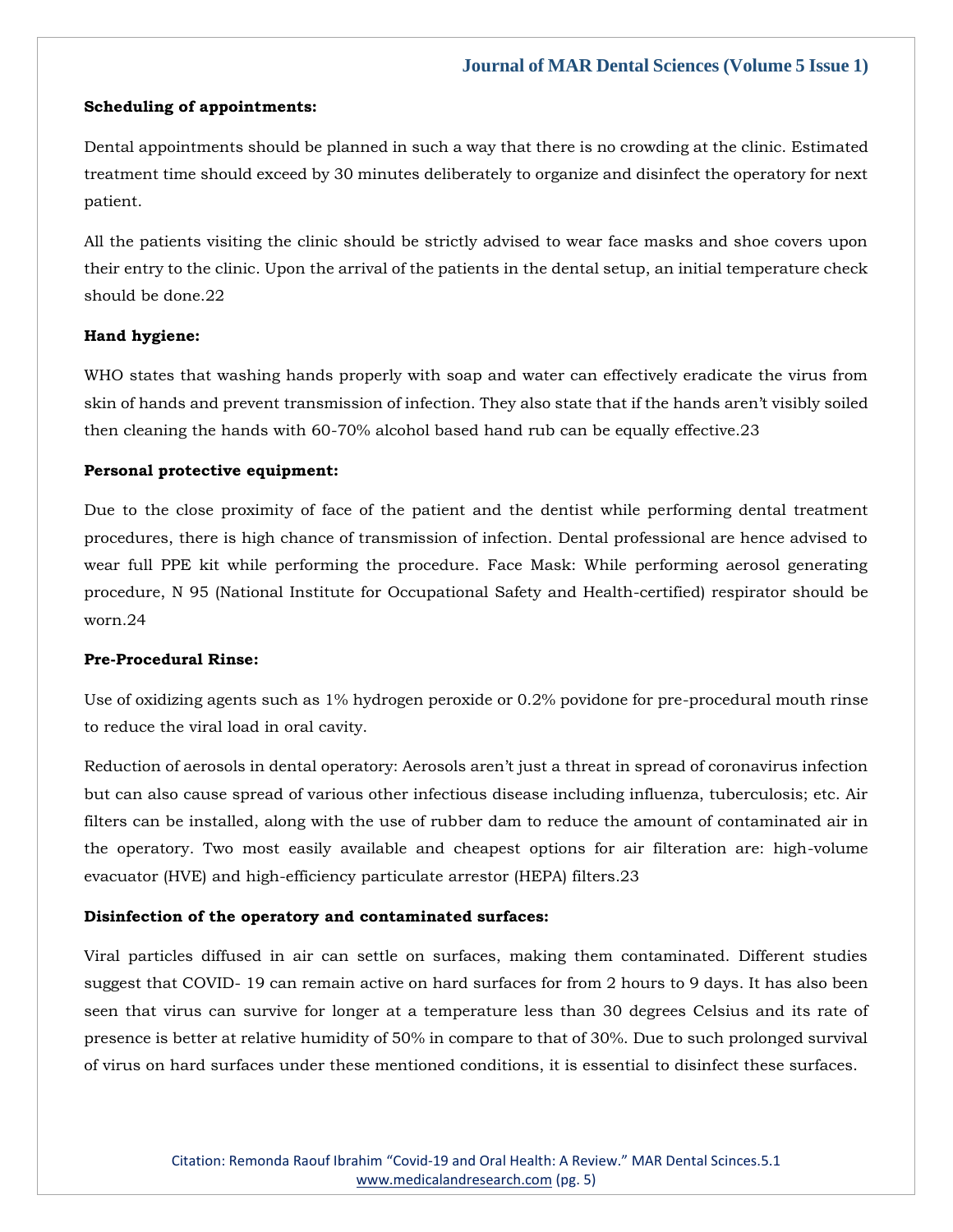All the hard surfaces can be efficiently cleaned using 62–71% ethanol/ 0.5% hydrogen peroxide/ 0.1% sodium hypochlorite for 1 minute.25

#### **After the completion of the treatment:**

After the treatment is completed, PPE of the patient, doctor and other staff is supposed to be collected by the assistant and disposed off according to the guidelines of government under the category of biomedical waste. Used instruments should be cleaned using alcohol based solution and then sent for autoclave. Operatory should be disinfected properly after all the treatments are done, so that there is no contamination left for early morning appointments. Entire working staff and doctors are advised to sanitize and wash their hands thoroughly before leaving the clinic.26

# **Conclusion**

The principal oral manifestations of Covid-19 are dysgeusia, anosmia, and ulcers, which may be associated with the patient's systemic diseases or the administration of drugs. Most patients with severe symptoms exhibit underlying comorbidities such as diabetes, hypertension and obesity. Alternatively, there is an existing evidence for an association between oral health and nonoral systemic diseases. Since the oral cavity is a significant pool for many respiratory pathogens, patients with oral infections are more likely to develop pneumonia as a complication. Therefore, improving oral hygiene and reducing gingival and periodontal inflammation may reduce the risk of complications arising due to COVID-19 disease.

## **References**

1.WHOdatabasehttps://www.who.int/csr/disease/swineflu/frequently\_asked\_questions/pandemic/e n, accessed on 15 February 2021.

2. WHO database. https://www.who.int/health- topics/coronavirus#tab = tab\_1, accessed on 15 February 2021.

3. Shakir A, Talukdar M, Manohar PS, et al. Knowledge, attitude and practices of parents in Bangalore regarding the oral health of children during covid-19 pandemic. J Evolution Med Dent Sci 2021;10(38):3346-3350, DOI: 10.14260/jemds/2021/679

[4. Bains SK, Bhatia A, Mehta R. COVID-19 & Dentistry-](https://uk.search.yahoo.com/search?fr=mcafee&type=E211GB885G0&p=COVID-19+%26+Dentistry-+A+Review) A Review. J Adv Med Dent Scie Res 2020;8(7):1- [5.](https://uk.search.yahoo.com/search?fr=mcafee&type=E211GB885G0&p=COVID-19+%26+Dentistry-+A+Review)

[5. Drexler, J.F. et al. Genomic characterization of severe acute respiratory syndrome-related coronavirus](https://uk.search.yahoo.com/search;_ylt=AwrgEa7xlCVio9wALuEM34lQ;_ylc=X1MDMTM1MTIxMjgxMgRfcgMyBGZyA21jYWZlZQRmcjIDc2ItdG9wBGdwcmlkAzZTNjhxcXdJU19lTkJCUEZHZC5CSkEEbl9yc2x0AzAEbl9zdWdnAzAEb3JpZ2luA3VrLnNlYXJjaC55YWhvby5jb20EcG9zAzAEcHFzdHIDBHBxc3RybAMwBHFzdHJsAzE5NgRxdWVyeQNHZW5vbWljJTIwY2hhcmFjdGVyaXphdGlvbiUyMG9mJTIwc2V2ZXJlJTIwYWN1dGUlMjByZXNwaXJhdG9yeSUyMHN5bmRyb21lLXJlbGF0ZWQlMjBjb3JvbmF2aXJ1cyUyMGluJTIwRXVyb3BlYW4lMjBiYXRzJTIwYW5kJTIwY2xhc3NpZmljYXRpb24lMjBvZiUyMGNvcm9uYXZpcnVzZXMlMjBiYXNlZCUyMG9uJTIwcGFydGlhbCUyMFJOQS1kZXBlbmRlbnQlMjBSTkElMjBwb2x5bWVyYXNlJTIwZ2VuZSUyMHNlcXVlbmNlcy4EdF9zdG1wAzE2NDY2MzAxNDg-?p=Genomic+characterization+of+severe+acute+respiratory+syndrome-related+coronavirus+in+European+bats+and+classification+of+coronaviruses+based+on+partial+RNA-dependent+RNA+polymerase+gene+sequences.&fr2=sb-top&fr=mcafee&type=E211GB885G0)  [in European bats and classification of coronaviruses based on partial RNA-dependent RNA polymerase](https://uk.search.yahoo.com/search;_ylt=AwrgEa7xlCVio9wALuEM34lQ;_ylc=X1MDMTM1MTIxMjgxMgRfcgMyBGZyA21jYWZlZQRmcjIDc2ItdG9wBGdwcmlkAzZTNjhxcXdJU19lTkJCUEZHZC5CSkEEbl9yc2x0AzAEbl9zdWdnAzAEb3JpZ2luA3VrLnNlYXJjaC55YWhvby5jb20EcG9zAzAEcHFzdHIDBHBxc3RybAMwBHFzdHJsAzE5NgRxdWVyeQNHZW5vbWljJTIwY2hhcmFjdGVyaXphdGlvbiUyMG9mJTIwc2V2ZXJlJTIwYWN1dGUlMjByZXNwaXJhdG9yeSUyMHN5bmRyb21lLXJlbGF0ZWQlMjBjb3JvbmF2aXJ1cyUyMGluJTIwRXVyb3BlYW4lMjBiYXRzJTIwYW5kJTIwY2xhc3NpZmljYXRpb24lMjBvZiUyMGNvcm9uYXZpcnVzZXMlMjBiYXNlZCUyMG9uJTIwcGFydGlhbCUyMFJOQS1kZXBlbmRlbnQlMjBSTkElMjBwb2x5bWVyYXNlJTIwZ2VuZSUyMHNlcXVlbmNlcy4EdF9zdG1wAzE2NDY2MzAxNDg-?p=Genomic+characterization+of+severe+acute+respiratory+syndrome-related+coronavirus+in+European+bats+and+classification+of+coronaviruses+based+on+partial+RNA-dependent+RNA+polymerase+gene+sequences.&fr2=sb-top&fr=mcafee&type=E211GB885G0)  [gene sequences. J. Virol, 2010; 84: 11336](https://uk.search.yahoo.com/search;_ylt=AwrgEa7xlCVio9wALuEM34lQ;_ylc=X1MDMTM1MTIxMjgxMgRfcgMyBGZyA21jYWZlZQRmcjIDc2ItdG9wBGdwcmlkAzZTNjhxcXdJU19lTkJCUEZHZC5CSkEEbl9yc2x0AzAEbl9zdWdnAzAEb3JpZ2luA3VrLnNlYXJjaC55YWhvby5jb20EcG9zAzAEcHFzdHIDBHBxc3RybAMwBHFzdHJsAzE5NgRxdWVyeQNHZW5vbWljJTIwY2hhcmFjdGVyaXphdGlvbiUyMG9mJTIwc2V2ZXJlJTIwYWN1dGUlMjByZXNwaXJhdG9yeSUyMHN5bmRyb21lLXJlbGF0ZWQlMjBjb3JvbmF2aXJ1cyUyMGluJTIwRXVyb3BlYW4lMjBiYXRzJTIwYW5kJTIwY2xhc3NpZmljYXRpb24lMjBvZiUyMGNvcm9uYXZpcnVzZXMlMjBiYXNlZCUyMG9uJTIwcGFydGlhbCUyMFJOQS1kZXBlbmRlbnQlMjBSTkElMjBwb2x5bWVyYXNlJTIwZ2VuZSUyMHNlcXVlbmNlcy4EdF9zdG1wAzE2NDY2MzAxNDg-?p=Genomic+characterization+of+severe+acute+respiratory+syndrome-related+coronavirus+in+European+bats+and+classification+of+coronaviruses+based+on+partial+RNA-dependent+RNA+polymerase+gene+sequences.&fr2=sb-top&fr=mcafee&type=E211GB885G0)–11349.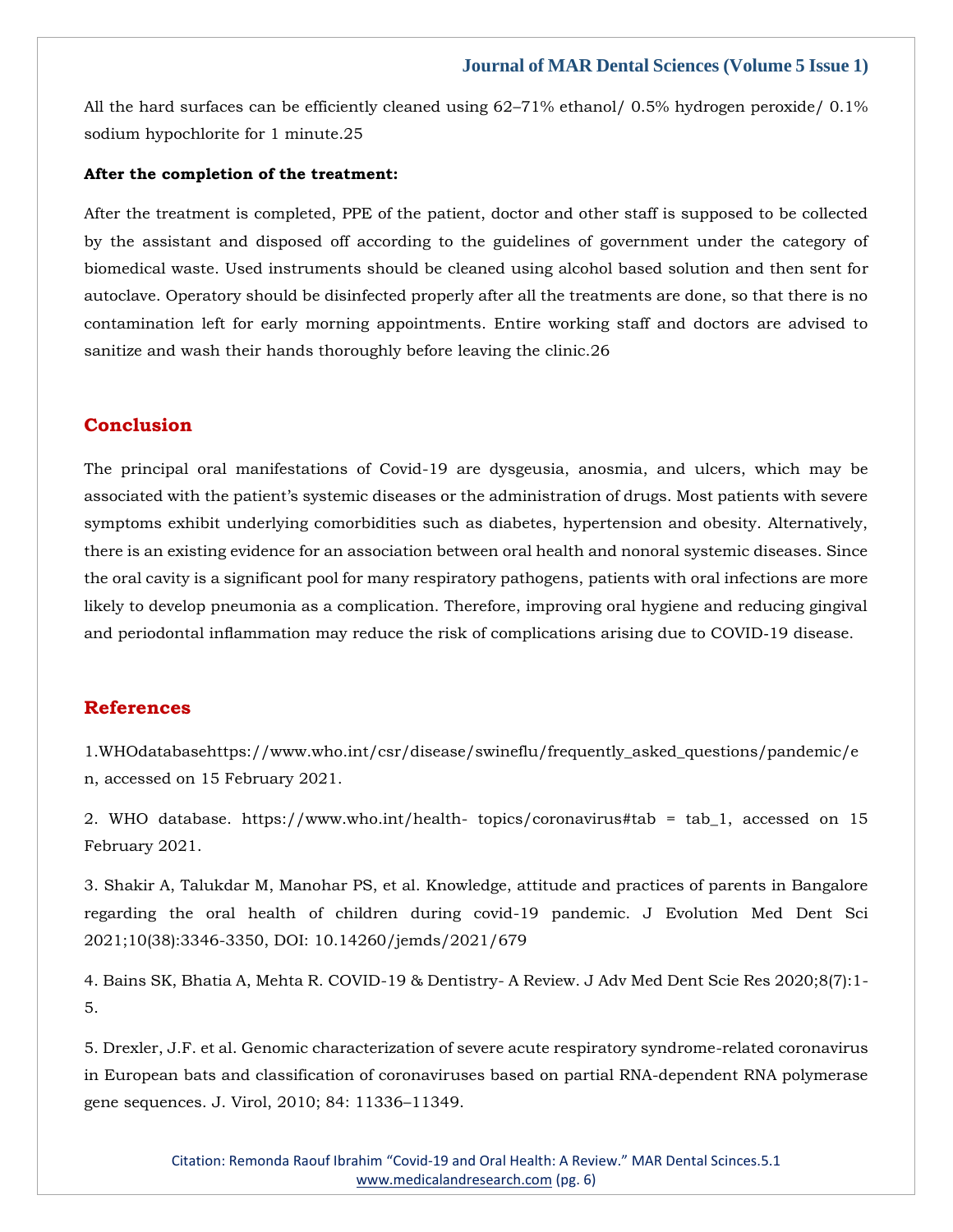[6. Marwaha J, Shah K. Safety & preventive measures for dental health care professionals on COVID-19.](https://uk.search.yahoo.com/search;_ylt=AwrT4o8DlSViAC8A9tMM34lQ;_ylc=X1MDMTM1MTIxMjgxMgRfcgMyBGZyA21jYWZlZQRmcjIDc2ItdG9wBGdwcmlkA2hQaGlxbkpoUzYyQ3poSVIyUlk2OUEEbl9yc2x0AzAEbl9zdWdnAzAEb3JpZ2luA3VrLnNlYXJjaC55YWhvby5jb20EcG9zAzAEcHFzdHIDBHBxc3RybAMwBHFzdHJsAzEzMwRxdWVyeQNTYWZldHklMjAlMjYlMjBwcmV2ZW50aXZlJTIwbWVhc3VyZXMlMjBmb3IlMjBkZW50YWwlMjBoZWFsdGglMjBjYXJlJTIwcHJvZmVzc2lvbmFscyUyMG9uJTIwQ09WSUQtMTkuJTIwSW50ZXJuYXRpb25hbCUyMEpvdXJuYWwlMjBvZiUyMFNjaWVuY2UlMjAlMjYlMjBIZWFsdGhjYXJlJTIwUmVzZWFyY2gEdF9zdG1wAzE2NDY2MzAxNjM-?p=Safety+%26+preventive+measures+for+dental+health+care+professionals+on+COVID-19.+International+Journal+of+Science+%26+Healthcare+Research&fr2=sb-top&fr=mcafee&type=E211GB885G0)  [International Journal of Science & Healthcare Research. 2020; 5\(2\): 1-4.](https://uk.search.yahoo.com/search;_ylt=AwrT4o8DlSViAC8A9tMM34lQ;_ylc=X1MDMTM1MTIxMjgxMgRfcgMyBGZyA21jYWZlZQRmcjIDc2ItdG9wBGdwcmlkA2hQaGlxbkpoUzYyQ3poSVIyUlk2OUEEbl9yc2x0AzAEbl9zdWdnAzAEb3JpZ2luA3VrLnNlYXJjaC55YWhvby5jb20EcG9zAzAEcHFzdHIDBHBxc3RybAMwBHFzdHJsAzEzMwRxdWVyeQNTYWZldHklMjAlMjYlMjBwcmV2ZW50aXZlJTIwbWVhc3VyZXMlMjBmb3IlMjBkZW50YWwlMjBoZWFsdGglMjBjYXJlJTIwcHJvZmVzc2lvbmFscyUyMG9uJTIwQ09WSUQtMTkuJTIwSW50ZXJuYXRpb25hbCUyMEpvdXJuYWwlMjBvZiUyMFNjaWVuY2UlMjAlMjYlMjBIZWFsdGhjYXJlJTIwUmVzZWFyY2gEdF9zdG1wAzE2NDY2MzAxNjM-?p=Safety+%26+preventive+measures+for+dental+health+care+professionals+on+COVID-19.+International+Journal+of+Science+%26+Healthcare+Research&fr2=sb-top&fr=mcafee&type=E211GB885G0)

[7. Bhattacharyya SG, Bhattacharyya S. Oral Manifestations of Covid-19 In Children and Adults. Inter](https://uk.search.yahoo.com/search;_ylt=AwrTYlcSlSVi7SYAe7AM34lQ;_ylc=X1MDMTM1MTIxMjgxMgRfcgMyBGZyA21jYWZlZQRmcjIDc2ItdG9wBGdwcmlkA2xKWFdzalVhUlZlMFBnUWgzMHBnN0EEbl9yc2x0AzAEbl9zdWdnAzAEb3JpZ2luA3VrLnNlYXJjaC55YWhvby5jb20EcG9zAzAEcHFzdHIDBHBxc3RybAMwBHFzdHJsAzU2BHF1ZXJ5Ay4lMjBPcmFsJTIwTWFuaWZlc3RhdGlvbnMlMjBvZiUyMENvdmlkLTE5JTIwSW4lMjBDaGlsZHJlbiUyMGFuZCUyMEFkdWx0cwR0X3N0bXADMTY0NjYzMDE3OQ--?p=.+Oral+Manifestations+of+Covid-19+In+Children+and+Adults&fr2=sb-top&fr=mcafee&type=E211GB885G0)  [Ped Dent Open Acc J 5\(5\)-2021. IPDOAJ.MS.ID.000225](https://uk.search.yahoo.com/search;_ylt=AwrTYlcSlSVi7SYAe7AM34lQ;_ylc=X1MDMTM1MTIxMjgxMgRfcgMyBGZyA21jYWZlZQRmcjIDc2ItdG9wBGdwcmlkA2xKWFdzalVhUlZlMFBnUWgzMHBnN0EEbl9yc2x0AzAEbl9zdWdnAzAEb3JpZ2luA3VrLnNlYXJjaC55YWhvby5jb20EcG9zAzAEcHFzdHIDBHBxc3RybAMwBHFzdHJsAzU2BHF1ZXJ5Ay4lMjBPcmFsJTIwTWFuaWZlc3RhdGlvbnMlMjBvZiUyMENvdmlkLTE5JTIwSW4lMjBDaGlsZHJlbiUyMGFuZCUyMEFkdWx0cwR0X3N0bXADMTY0NjYzMDE3OQ--?p=.+Oral+Manifestations+of+Covid-19+In+Children+and+Adults&fr2=sb-top&fr=mcafee&type=E211GB885G0)

8. Amorim Dos Santos J, Normando AGC, Carvalho da Silva RL, De Paula RM, Cembranel AC, et al. Oral mucosal lesions in a COVID-19 patient: New signs or secondary manifestations? Int J Infect Dis. 2020; 97: 326-328. PubMed: https://pubmed.ncbi.nlm.nih.gov/32526392/

9. Chandran R, Feller L, Lemmer J, Khammissa RAG. HIV-associated oral mucosal melanin hyperpigmentation: a clinical study in a South African population sample. AIDS Res Treat. 2016; 8: 1- 5. PubMed: https://pubmed.ncbi.nlm.nih.gov/27006825/

10. Finsterer J, Stollberger C. Causes of hypogeusia/hyposmia in SARSCoV2 infected patients. J Med Virol. 2020; 92: 1793-1794. PubMed: https://pubmed.ncbi.nlm.nih.gov/32311107/

[11. Singh G, Priya H, Mishra D, Kumar H, Monga N, Kumari K. Oral manifestations and dental practice](https://uk.search.yahoo.com/search;_ylt=AwrT4pIilSViJ.kACkcM34lQ;_ylc=X1MDMTM1MTIxMjgxMgRfcgMyBGZyA21jYWZlZQRmcjIDc2ItdG9wBGdwcmlkA2tMa2Y3aHlpVE1DRHJxYlN6QTN2c0EEbl9yc2x0AzAEbl9zdWdnAzAEb3JpZ2luA3VrLnNlYXJjaC55YWhvby5jb20EcG9zAzAEcHFzdHIDBHBxc3RybAMwBHFzdHJsAzgwBHF1ZXJ5A09yYWwlMjBtYW5pZmVzdGF0aW9ucyUyMGFuZCUyMGRlbnRhbCUyMHByYWN0aWNlJTIwcmVjb21tZW5kYXRpb25zJTIwZHVyaW5nJTIwQ09WSUQtMTklMjBwYW5kZW1pYwR0X3N0bXADMTY0NjYzMDE5Nw--?p=Oral+manifestations+and+dental+practice+recommendations+during+COVID-19+pandemic&fr2=sb-top&fr=mcafee&type=E211GB885G0)  [recommendations during COVID-19 pandemic. J Family Med Prim Care. 2021 Jan;10\(1\):102-109. doi:](https://uk.search.yahoo.com/search;_ylt=AwrT4pIilSViJ.kACkcM34lQ;_ylc=X1MDMTM1MTIxMjgxMgRfcgMyBGZyA21jYWZlZQRmcjIDc2ItdG9wBGdwcmlkA2tMa2Y3aHlpVE1DRHJxYlN6QTN2c0EEbl9yc2x0AzAEbl9zdWdnAzAEb3JpZ2luA3VrLnNlYXJjaC55YWhvby5jb20EcG9zAzAEcHFzdHIDBHBxc3RybAMwBHFzdHJsAzgwBHF1ZXJ5A09yYWwlMjBtYW5pZmVzdGF0aW9ucyUyMGFuZCUyMGRlbnRhbCUyMHByYWN0aWNlJTIwcmVjb21tZW5kYXRpb25zJTIwZHVyaW5nJTIwQ09WSUQtMTklMjBwYW5kZW1pYwR0X3N0bXADMTY0NjYzMDE5Nw--?p=Oral+manifestations+and+dental+practice+recommendations+during+COVID-19+pandemic&fr2=sb-top&fr=mcafee&type=E211GB885G0)  [10.4103/jfmpc.jfmpc\\_1605\\_20. Epub 2021 Jan 30. PMID: 34017710; PMCID: PMC8132769.](https://uk.search.yahoo.com/search;_ylt=AwrT4pIilSViJ.kACkcM34lQ;_ylc=X1MDMTM1MTIxMjgxMgRfcgMyBGZyA21jYWZlZQRmcjIDc2ItdG9wBGdwcmlkA2tMa2Y3aHlpVE1DRHJxYlN6QTN2c0EEbl9yc2x0AzAEbl9zdWdnAzAEb3JpZ2luA3VrLnNlYXJjaC55YWhvby5jb20EcG9zAzAEcHFzdHIDBHBxc3RybAMwBHFzdHJsAzgwBHF1ZXJ5A09yYWwlMjBtYW5pZmVzdGF0aW9ucyUyMGFuZCUyMGRlbnRhbCUyMHByYWN0aWNlJTIwcmVjb21tZW5kYXRpb25zJTIwZHVyaW5nJTIwQ09WSUQtMTklMjBwYW5kZW1pYwR0X3N0bXADMTY0NjYzMDE5Nw--?p=Oral+manifestations+and+dental+practice+recommendations+during+COVID-19+pandemic&fr2=sb-top&fr=mcafee&type=E211GB885G0)

[12. Dziedzic A, Wojtyczka R. The impact of coronavirus infectious disease 19 \(COVID-19\) on oral health.](https://uk.search.yahoo.com/search;_ylt=Awr9J.o0lSVilpoAYPAM34lQ;_ylc=X1MDMTM1MTIxMjgxMgRfcgMyBGZyA21jYWZlZQRmcjIDc2ItdG9wBGdwcmlkA3pEMFduaXhiVHpxbGdFNms3cmFhbEEEbl9yc2x0AzAEbl9zdWdnAzAEb3JpZ2luA3VrLnNlYXJjaC55YWhvby5jb20EcG9zAzAEcHFzdHIDBHBxc3RybAMwBHFzdHJsAzczBHF1ZXJ5A1RoZSUyMGltcGFjdCUyMG9mJTIwY29yb25hdmlydXMlMjBpbmZlY3Rpb3VzJTIwZGlzZWFzZSUyMDE5JTIwKENPVklELTE5KSUyMG9uJTIwb3JhbCUyMGhlYWx0aAR0X3N0bXADMTY0NjYzMDIxMQ--?p=The+impact+of+coronavirus+infectious+disease+19+%28COVID-19%29+on+oral+health&fr2=sb-top&fr=mcafee&type=E211GB885G0)  [Oral Dis 2021 Apr;27 \(Suppl 3\):703](https://uk.search.yahoo.com/search;_ylt=Awr9J.o0lSVilpoAYPAM34lQ;_ylc=X1MDMTM1MTIxMjgxMgRfcgMyBGZyA21jYWZlZQRmcjIDc2ItdG9wBGdwcmlkA3pEMFduaXhiVHpxbGdFNms3cmFhbEEEbl9yc2x0AzAEbl9zdWdnAzAEb3JpZ2luA3VrLnNlYXJjaC55YWhvby5jb20EcG9zAzAEcHFzdHIDBHBxc3RybAMwBHFzdHJsAzczBHF1ZXJ5A1RoZSUyMGltcGFjdCUyMG9mJTIwY29yb25hdmlydXMlMjBpbmZlY3Rpb3VzJTIwZGlzZWFzZSUyMDE5JTIwKENPVklELTE5KSUyMG9uJTIwb3JhbCUyMGhlYWx0aAR0X3N0bXADMTY0NjYzMDIxMQ--?p=The+impact+of+coronavirus+infectious+disease+19+%28COVID-19%29+on+oral+health&fr2=sb-top&fr=mcafee&type=E211GB885G0)–706.

[13. Kamel AHM, Basuoni A, Salem ZA, AbuBakr N. The impact of oral health status on COVID-19](https://uk.search.yahoo.com/search;_ylt=Awr9J.dBlSVi8qoADkQM34lQ;_ylc=X1MDMTM1MTIxMjgxMgRfcgMyBGZyA21jYWZlZQRmcjIDc2ItdG9wBGdwcmlkA3U3Nm12ZDJyUmx5cndsU0F1WnJTZUEEbl9yc2x0AzAEbl9zdWdnAzAEb3JpZ2luA3VrLnNlYXJjaC55YWhvby5jb20EcG9zAzAEcHFzdHIDBHBxc3RybAMwBHFzdHJsAzEwMARxdWVyeQNUaGUlMjBpbXBhY3QlMjBvZiUyMG9yYWwlMjBoZWFsdGglMjBzdGF0dXMlMjBvbiUyMENPVklELTE5JTIwc2V2ZXJpdHklMkMlMjByZWNvdmVyeSUyMHBlcmlvZCUyMGFuZCUyMEMlMjByZWFjdGl2ZSUyMHByb3RlaW4lMjB2YWx1ZXMEdF9zdG1wAzE2NDY2MzAyMjQ-?p=The+impact+of+oral+health+status+on+COVID-19+severity%2C+recovery+period+and+C+reactive+protein+values&fr2=sb-top&fr=mcafee&type=E211GB885G0)  [severity, recovery period and C reactive protein values. Br Dent J 2021 \(e-pub ahead of print\). Doi:](https://uk.search.yahoo.com/search;_ylt=Awr9J.dBlSVi8qoADkQM34lQ;_ylc=X1MDMTM1MTIxMjgxMgRfcgMyBGZyA21jYWZlZQRmcjIDc2ItdG9wBGdwcmlkA3U3Nm12ZDJyUmx5cndsU0F1WnJTZUEEbl9yc2x0AzAEbl9zdWdnAzAEb3JpZ2luA3VrLnNlYXJjaC55YWhvby5jb20EcG9zAzAEcHFzdHIDBHBxc3RybAMwBHFzdHJsAzEwMARxdWVyeQNUaGUlMjBpbXBhY3QlMjBvZiUyMG9yYWwlMjBoZWFsdGglMjBzdGF0dXMlMjBvbiUyMENPVklELTE5JTIwc2V2ZXJpdHklMkMlMjByZWNvdmVyeSUyMHBlcmlvZCUyMGFuZCUyMEMlMjByZWFjdGl2ZSUyMHByb3RlaW4lMjB2YWx1ZXMEdF9zdG1wAzE2NDY2MzAyMjQ-?p=The+impact+of+oral+health+status+on+COVID-19+severity%2C+recovery+period+and+C+reactive+protein+values&fr2=sb-top&fr=mcafee&type=E211GB885G0)  [10.1038/s41415-021-2656-1](https://uk.search.yahoo.com/search;_ylt=Awr9J.dBlSVi8qoADkQM34lQ;_ylc=X1MDMTM1MTIxMjgxMgRfcgMyBGZyA21jYWZlZQRmcjIDc2ItdG9wBGdwcmlkA3U3Nm12ZDJyUmx5cndsU0F1WnJTZUEEbl9yc2x0AzAEbl9zdWdnAzAEb3JpZ2luA3VrLnNlYXJjaC55YWhvby5jb20EcG9zAzAEcHFzdHIDBHBxc3RybAMwBHFzdHJsAzEwMARxdWVyeQNUaGUlMjBpbXBhY3QlMjBvZiUyMG9yYWwlMjBoZWFsdGglMjBzdGF0dXMlMjBvbiUyMENPVklELTE5JTIwc2V2ZXJpdHklMkMlMjByZWNvdmVyeSUyMHBlcmlvZCUyMGFuZCUyMEMlMjByZWFjdGl2ZSUyMHByb3RlaW4lMjB2YWx1ZXMEdF9zdG1wAzE2NDY2MzAyMjQ-?p=The+impact+of+oral+health+status+on+COVID-19+severity%2C+recovery+period+and+C+reactive+protein+values&fr2=sb-top&fr=mcafee&type=E211GB885G0)

[14. Dziedzic A, Wojtyczka R. The impact of coronavirus infectious disease 19 \(COVID-19\) on oral health.](https://uk.search.yahoo.com/search;_ylt=Awr9J.tPlSViK54A5toM34lQ;_ylc=X1MDMTM1MTIxMjgxMgRfcgMyBGZyA21jYWZlZQRmcjIDc2ItdG9wBGdwcmlkAzVYeWZOWFV1U29tajN6QjVSZENmSUEEbl9yc2x0AzAEbl9zdWdnAzAEb3JpZ2luA3VrLnNlYXJjaC55YWhvby5jb20EcG9zAzAEcHFzdHIDBHBxc3RybAMwBHFzdHJsAzczBHF1ZXJ5A1RoZSUyMGltcGFjdCUyMG9mJTIwY29yb25hdmlydXMlMjBpbmZlY3Rpb3VzJTIwZGlzZWFzZSUyMDE5JTIwKENPVklELTE5KSUyMG9uJTIwb3JhbCUyMGhlYWx0aAR0X3N0bXADMTY0NjYzMDI0MA--?p=The+impact+of+coronavirus+infectious+disease+19+%28COVID-19%29+on+oral+health&fr2=sb-top&fr=mcafee&type=E211GB885G0)  [Oral Dis. 2021 Apr;27 Suppl 3:703-706. doi: 10.1111/odi.13359. Epub 2020 May 6. PMID: 32304276;](https://uk.search.yahoo.com/search;_ylt=Awr9J.tPlSViK54A5toM34lQ;_ylc=X1MDMTM1MTIxMjgxMgRfcgMyBGZyA21jYWZlZQRmcjIDc2ItdG9wBGdwcmlkAzVYeWZOWFV1U29tajN6QjVSZENmSUEEbl9yc2x0AzAEbl9zdWdnAzAEb3JpZ2luA3VrLnNlYXJjaC55YWhvby5jb20EcG9zAzAEcHFzdHIDBHBxc3RybAMwBHFzdHJsAzczBHF1ZXJ5A1RoZSUyMGltcGFjdCUyMG9mJTIwY29yb25hdmlydXMlMjBpbmZlY3Rpb3VzJTIwZGlzZWFzZSUyMDE5JTIwKENPVklELTE5KSUyMG9uJTIwb3JhbCUyMGhlYWx0aAR0X3N0bXADMTY0NjYzMDI0MA--?p=The+impact+of+coronavirus+infectious+disease+19+%28COVID-19%29+on+oral+health&fr2=sb-top&fr=mcafee&type=E211GB885G0)  [PMCID: PMC7264805.](https://uk.search.yahoo.com/search;_ylt=Awr9J.tPlSViK54A5toM34lQ;_ylc=X1MDMTM1MTIxMjgxMgRfcgMyBGZyA21jYWZlZQRmcjIDc2ItdG9wBGdwcmlkAzVYeWZOWFV1U29tajN6QjVSZENmSUEEbl9yc2x0AzAEbl9zdWdnAzAEb3JpZ2luA3VrLnNlYXJjaC55YWhvby5jb20EcG9zAzAEcHFzdHIDBHBxc3RybAMwBHFzdHJsAzczBHF1ZXJ5A1RoZSUyMGltcGFjdCUyMG9mJTIwY29yb25hdmlydXMlMjBpbmZlY3Rpb3VzJTIwZGlzZWFzZSUyMDE5JTIwKENPVklELTE5KSUyMG9uJTIwb3JhbCUyMGhlYWx0aAR0X3N0bXADMTY0NjYzMDI0MA--?p=The+impact+of+coronavirus+infectious+disease+19+%28COVID-19%29+on+oral+health&fr2=sb-top&fr=mcafee&type=E211GB885G0)

15. Pubchem(2020). RotonavirRetrievedfrom https://pubchem.ncbi.nlm.nih.gov/compound/Ritonavir

[16. Boyapati R, Dhulipalla R, Kolaparthy LK, Bodduru R. COVID](https://uk.search.yahoo.com/search;_ylt=Awr9NI9tlSVimvgAvdgM34lQ;_ylc=X1MDMTM1MTIxMjgxMgRfcgMyBGZyA21jYWZlZQRmcjIDc2ItdG9wBGdwcmlkAwRuX3JzbHQDMARuX3N1Z2cDMARvcmlnaW4DdWsuc2VhcmNoLnlhaG9vLmNvbQRwb3MDMARwcXN0cgMEcHFzdHJsAzAEcXN0cmwDMzAEcXVlcnkDQ09WSUQlRTIlODAlOTExOSUyMGFuZCUyMG9yYWwlMjBpbXBsaWNhdGlvbnMEdF9zdG1wAzE2NDY2MzAyNTY-?p=COVID%E2%80%9119+and+oral+implications&fr2=sb-top&fr=mcafee&type=E211GB885G0)‑19 and oral implications: An updated [review. J Oral Maxillofac Pathol 2021;25:400-3.](https://uk.search.yahoo.com/search;_ylt=Awr9NI9tlSVimvgAvdgM34lQ;_ylc=X1MDMTM1MTIxMjgxMgRfcgMyBGZyA21jYWZlZQRmcjIDc2ItdG9wBGdwcmlkAwRuX3JzbHQDMARuX3N1Z2cDMARvcmlnaW4DdWsuc2VhcmNoLnlhaG9vLmNvbQRwb3MDMARwcXN0cgMEcHFzdHJsAzAEcXN0cmwDMzAEcXVlcnkDQ09WSUQlRTIlODAlOTExOSUyMGFuZCUyMG9yYWwlMjBpbXBsaWNhdGlvbnMEdF9zdG1wAzE2NDY2MzAyNTY-?p=COVID%E2%80%9119+and+oral+implications&fr2=sb-top&fr=mcafee&type=E211GB885G0)

[17. Huang C, Wang Y, Li X, Ren L, Zhao J, Hu Y, et al. Clinical features of patients infected with 2019](https://uk.search.yahoo.com/search;_ylt=AwrT4pRvlSViQXMAQz8M34lQ;_ylc=X1MDMTM1MTIxMjgxMgRfcgMyBGZyA21jYWZlZQRmcjIDc2ItdG9wBGdwcmlkA1RuX3RaUXpJUmk2R1IwbzQyT1plVEEEbl9yc2x0AzAEbl9zdWdnAzAEb3JpZ2luA3VrLnNlYXJjaC55YWhvby5jb20EcG9zAzAEcHFzdHIDBHBxc3RybAMwBHFzdHJsAzgyBHF1ZXJ5A0NsaW5pY2FsJTIwZmVhdHVyZXMlMjBvZiUyMHBhdGllbnRzJTIwaW5mZWN0ZWQlMjB3aXRoJTIwMjAxOSUyMG5vdmVsJTIwY29yb25hdmlydXMlMjBpbiUyMFd1aGFuJTJDJTIwQ2hpbmEEdF9zdG1wAzE2NDY2MzAyNzM-?p=Clinical+features+of+patients+infected+with+2019+novel+coronavirus+in+Wuhan%2C+China&fr2=sb-top&fr=mcafee&type=E211GB885G0)  [novel coronavirus in Wuhan, China. Lancet 2020;395:497](https://uk.search.yahoo.com/search;_ylt=AwrT4pRvlSViQXMAQz8M34lQ;_ylc=X1MDMTM1MTIxMjgxMgRfcgMyBGZyA21jYWZlZQRmcjIDc2ItdG9wBGdwcmlkA1RuX3RaUXpJUmk2R1IwbzQyT1plVEEEbl9yc2x0AzAEbl9zdWdnAzAEb3JpZ2luA3VrLnNlYXJjaC55YWhvby5jb20EcG9zAzAEcHFzdHIDBHBxc3RybAMwBHFzdHJsAzgyBHF1ZXJ5A0NsaW5pY2FsJTIwZmVhdHVyZXMlMjBvZiUyMHBhdGllbnRzJTIwaW5mZWN0ZWQlMjB3aXRoJTIwMjAxOSUyMG5vdmVsJTIwY29yb25hdmlydXMlMjBpbiUyMFd1aGFuJTJDJTIwQ2hpbmEEdF9zdG1wAzE2NDY2MzAyNzM-?p=Clinical+features+of+patients+infected+with+2019+novel+coronavirus+in+Wuhan%2C+China&fr2=sb-top&fr=mcafee&type=E211GB885G0)‑506.

[18. Prompetchara E, Ketloy C, Palaga T. Immune responses in COVID](https://uk.search.yahoo.com/search;_ylt=Awr9NI.AlSViAVIA5rkM34lQ;_ylc=X1MDMTM1MTIxMjgxMgRfcgMyBGZyA21jYWZlZQRmcjIDc2ItdG9wBGdwcmlkA3A0c1lVd3RwU09hZjd2STh0QlU4MEEEbl9yc2x0AzAEbl9zdWdnAzAEb3JpZ2luA3VrLnNlYXJjaC55YWhvby5jb20EcG9zAzAEcHFzdHIDBHBxc3RybAMwBHFzdHJsAzk3BHF1ZXJ5A0ltbXVuZSUyMHJlc3BvbnNlcyUyMGluJTIwQ09WSUQlRTIlODAlOTExOSUyMGFuZCUyMHBvdGVudGlhbCUyMHZhY2NpbmVzJTNBJTIwTGVzc29ucyUyMGxlYXJuZWQlMjBmcm9tJTIwU0FSUyUyMGFuZCUyME1FUlMlMjBlcGlkZW1pYy4EdF9zdG1wAzE2NDY2MzAyODU-?p=Immune+responses+in+COVID%E2%80%9119+and+potential+vaccines%3A+Lessons+learned+from+SARS+and+MERS+epidemic.&fr2=sb-top&fr=mcafee&type=E211GB885G0)-19 and potential vaccines: Lessons learned from SARS and MERS [epidemic. Asian Pac J Allergy Immunol 2020;38:1](https://uk.search.yahoo.com/search;_ylt=Awr9NI.AlSViAVIA5rkM34lQ;_ylc=X1MDMTM1MTIxMjgxMgRfcgMyBGZyA21jYWZlZQRmcjIDc2ItdG9wBGdwcmlkA3A0c1lVd3RwU09hZjd2STh0QlU4MEEEbl9yc2x0AzAEbl9zdWdnAzAEb3JpZ2luA3VrLnNlYXJjaC55YWhvby5jb20EcG9zAzAEcHFzdHIDBHBxc3RybAMwBHFzdHJsAzk3BHF1ZXJ5A0ltbXVuZSUyMHJlc3BvbnNlcyUyMGluJTIwQ09WSUQlRTIlODAlOTExOSUyMGFuZCUyMHBvdGVudGlhbCUyMHZhY2NpbmVzJTNBJTIwTGVzc29ucyUyMGxlYXJuZWQlMjBmcm9tJTIwU0FSUyUyMGFuZCUyME1FUlMlMjBlcGlkZW1pYy4EdF9zdG1wAzE2NDY2MzAyODU-?p=Immune+responses+in+COVID%E2%80%9119+and+potential+vaccines%3A+Lessons+learned+from+SARS+and+MERS+epidemic.&fr2=sb-top&fr=mcafee&type=E211GB885G0)‑9.

19. Vaninov N. In the eye of the COVID‑[19 cytokine storm. Nat Rev Immunol 2020;20:277.](https://uk.search.yahoo.com/search;_ylt=Awr9KKyMlSViSEcAbDkM34lQ;_ylc=X1MDMTM1MTIxMjgxMgRfcgMyBGZyA21jYWZlZQRmcjIDc2ItdG9wBGdwcmlkA1ZUdUJOQy5iVF9PMzVNeUhDQ0JiOUEEbl9yc2x0AzAEbl9zdWdnAzQEb3JpZ2luA3VrLnNlYXJjaC55YWhvby5jb20EcG9zAzAEcHFzdHIDBHBxc3RybAMwBHFzdHJsAzQxBHF1ZXJ5A0luJTIwdGhlJTIwZXllJTIwb2YlMjB0aGUlMjBDT1ZJRCVFMiU4MCU5MTE5JTIwY3l0b2tpbmUlMjBzdG9ybQR0X3N0bXADMTY0NjYzMDMwMg--?p=In+the+eye+of+the+COVID%E2%80%9119+cytokine+storm&fr2=sb-top&fr=mcafee&type=E211GB885G0)